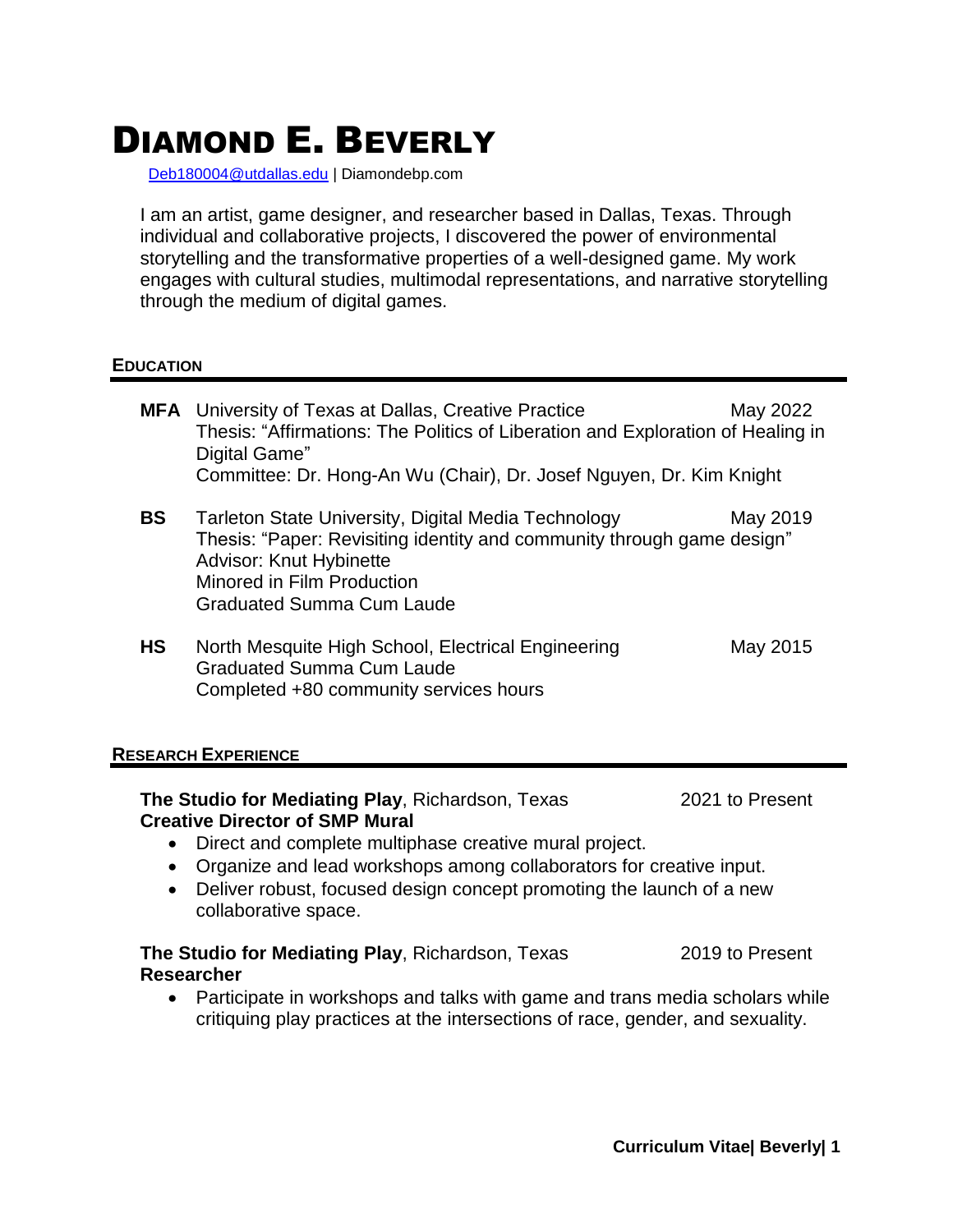#### **Narrative Systems Lab**, Richardson, Texas 2019 to Present **Researcher**

• Analyze the significance of narrative design in digital game while comparing digital games' rendering of narratives.

# **ArtSci Lab**, Richardson, Texas 2019

**Researcher**

• Research the practice of creative resilience via the interplay between mental health and video games across the arts, sciences, and humanities.

#### **Tarleton State University**, Stephenville, Texas 2017 to 2019 **Researcher** with Dr. Jason Latouché

• Research traditionally underrepresented groups in video games.

# **TEACHING EXPERIENCE**

**University of Texas at Dallas, Richardson, Texas May 2021 to Present Teaching Associate**, Arts, Technology, and Emerging Communications

- Instructor of record for Design 1
- Responsible for a variety of pedagogical tasks, such as grading papers, meeting with students, structuring the syllabus and online learning platform.

**University of Texas at Dallas, Richardson, Texas May 2019 to Present Teaching Assistant**, Arts, Technology, and Emerging Communications

- First Year Seminar, Motion Graphics, Design 1, and Project Management 1
- Improve student participation in the classroom through integration of creative role-playing exercises and peer review sessions.
- Collaborate with a team of faculty at weekly meetings and actively contribute new pedagogical ideas for teaching.
- Structure the class lectures, online learning portal, and accommodations.
- Grade students' work and provide feedback on assignments and projects.

# **PUBLICATIONS**

# **Book Chapters**

Beverly, Diamond. "Bellus Calamits." *Tarleton Anthology (volume 22),* Tarleton state University, 2017.

Beverly, Diamond. "Hashtag." *Tarleton Anthology (volume 23),* Tarleton state University, 2018.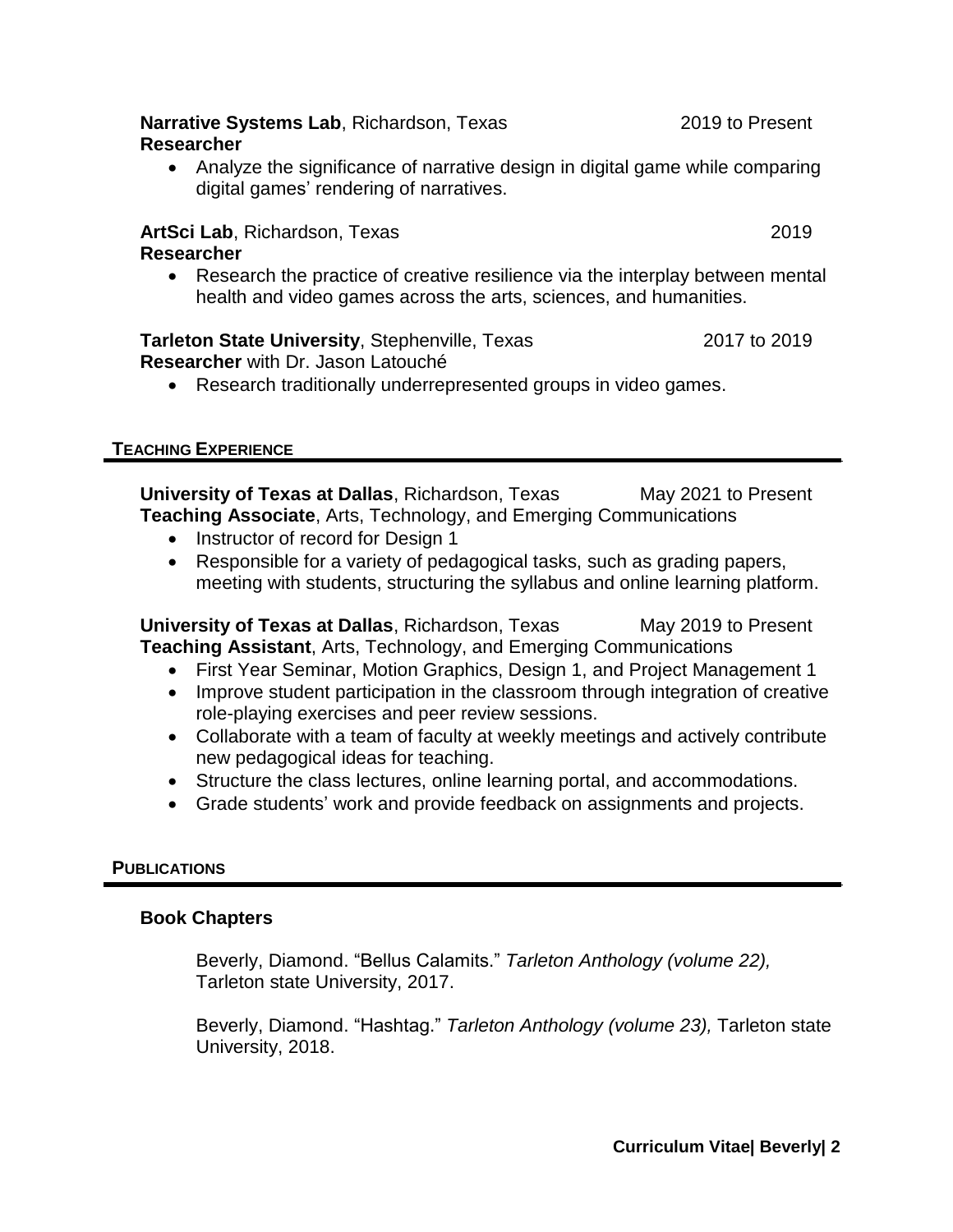## **Journal Articles**

Beverly, Diamond. "Blerd: The exploration of Blackness in gaming spaces, fan-interpretations, and creation of counter publics." *HyperHiz: New Media Cultures*, forthcoming.

## **Podcast**

Beverly, Diamond, and Malina, Roger. "The Affirmation game and creative resilience." *The Bold Roast Podcast*, The University of Texas at Dallas, 2019.

#### **Media**

Beverly, Diamond. *Opportunities for all*. Social media campaign, Tarleton State University, 2019.

Beverly, Diamond. *Creative vocal performance: MLK candlelight vigil*. Live performance, Tarleton State University, 2015-2019.

Beverly, Diamond. *Creative vocal performance: Music through the ages and Black history*. Live Performance, Tarleton State University, 2018.

Beverly, Diamond. *Creative vocal performance: Black history month celebration*. Live Performance, Tarleton State University, 2019.

# **Exhibition**

Beverly, Diamond. *All together now*. Virtual art installation at The SP/N Gallery, The University of Texas at Dallas, 2020.

Beverly, Diamond. *What was lost?* Participatory art installation for the Creativity as Social Practice Exhibition at The Edith O'Donnell Arts & Technology Building Lobby, The University of Texas at Dallas, 2019.

Beverly, Diamond. *The Affirmation game*. Digital game for the Interactive Media, Art, Science and Humanities Showcase at The ArtSci Lab, The University of Texas at Dallas, 2019.

Beverly, Diamond. *Comfort*. Solo exhibition at The Edith O'Donnell Arts & Technology Building Lobby, The University of Texas at Dallas, 2019.

Beverly, Diamond. *Paper*. Solo Exhibition at The Clyde H. Wells Fine Arts Center Gallery, Tarleton State University, 2019.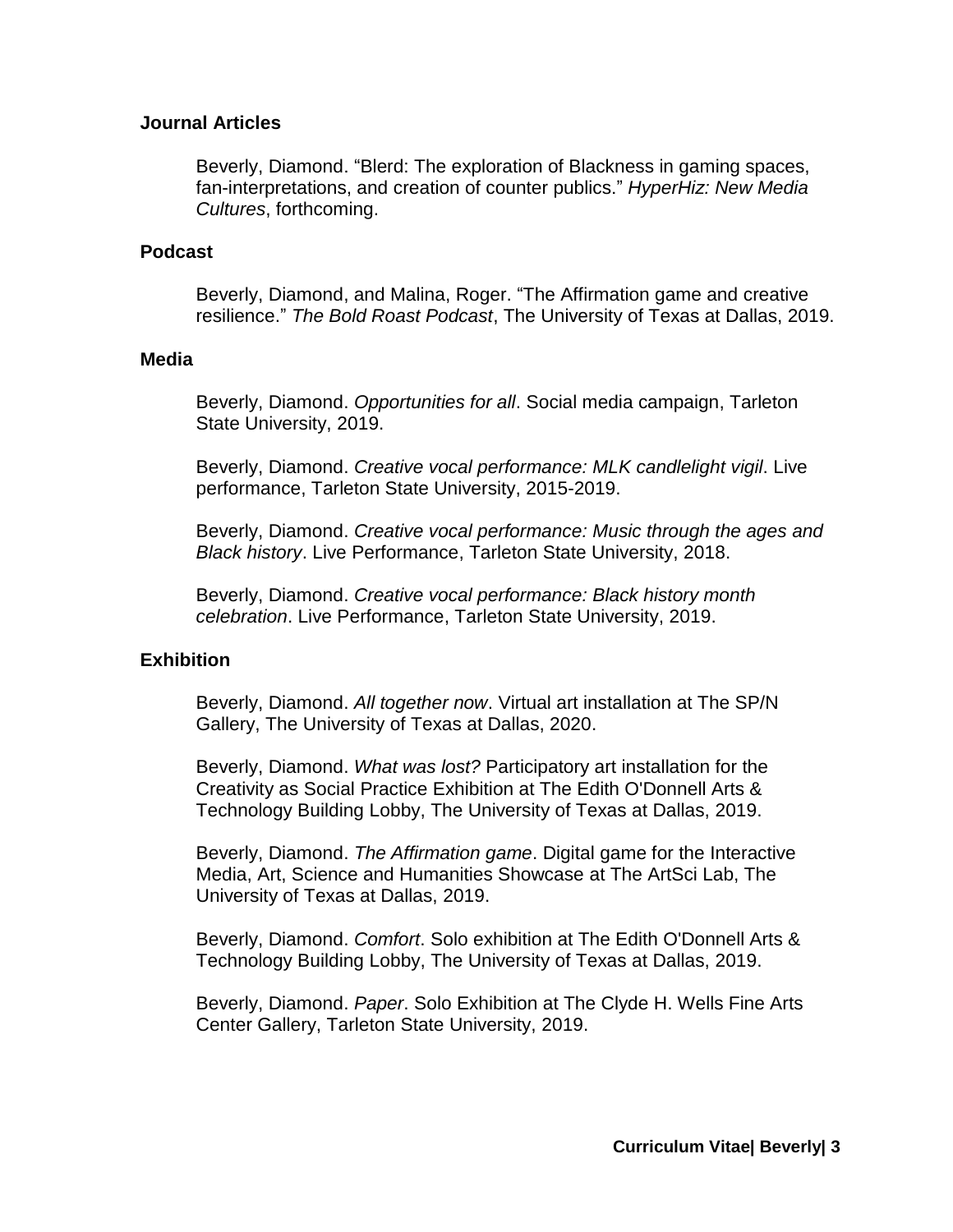#### **PRESENTATIONS, WORKSHOPS, AND INVITED LECTURES**

**Artist Workshop**, "Music inspired drawings workshop series." *The smART Project*, 2021.

**Paper Presentation**, "Shame works: How game developers and fan communities renegotiate representation and content in video games." *Midwest Popular Culture Association/Midwest American Culture Association Annual Conference*, 2021.

**Paper Presentation**, "The White Gaze: the impact and necessity of agency and representation of LGBTQIA+ characters in media." *The Midwest Bisexual Lesbian Gay Transgender Asexual College Conference*, 2018.

**Paper Presentation and Roundtable Discussion**, "Hidden figures: Black and POC history of the LGBTQ+ movement." *The Midwest Bisexual Lesbian Gay Transgender Asexual College Conference*, 2019.

**Town Hall Presentation and Discussion**, "Pretty for a Black girl: How the intersection of microaggression and misogynoir Black women face impacts development." *Southwestern Black student leadership conference*, 2018.

## **Diversity Workshop**,

"LGBTQ+." *Diversity Dialogue*, 2015. "Black LGBTQ+ and the Church." *Diversity Dialogue*, 2017. "Intersectionality." *Diversity Dialogue*, 2018. "Colorism." *Diversity Dialogue*, 2019. "Eurocentric beauty standards." *Diversity Dialogue*, 2019. "Intersection of race and gender in underserved populations." *Tarleton Transition Mentor*, 2019.

**Paper Presentation, "**Traditionally underrepresented groups in video games.**"**  *Texas A&M Research Symposium,* 2018.

#### **HONORS AND AWARDS**

**The Jess Hay Endowment for Chancellor's Graduate Student Research Fellowship**, Nominee. The University of Texas System, 2021.

**President's Teaching Award**, Nominee. The University of Texas at Dallas' Center for Teaching and Learning, 2021.

**Best Video Award** for short film *Discovering Granbury*. *Granbury Scavenger Hunt Service Project*, Tarleton State University, 2018.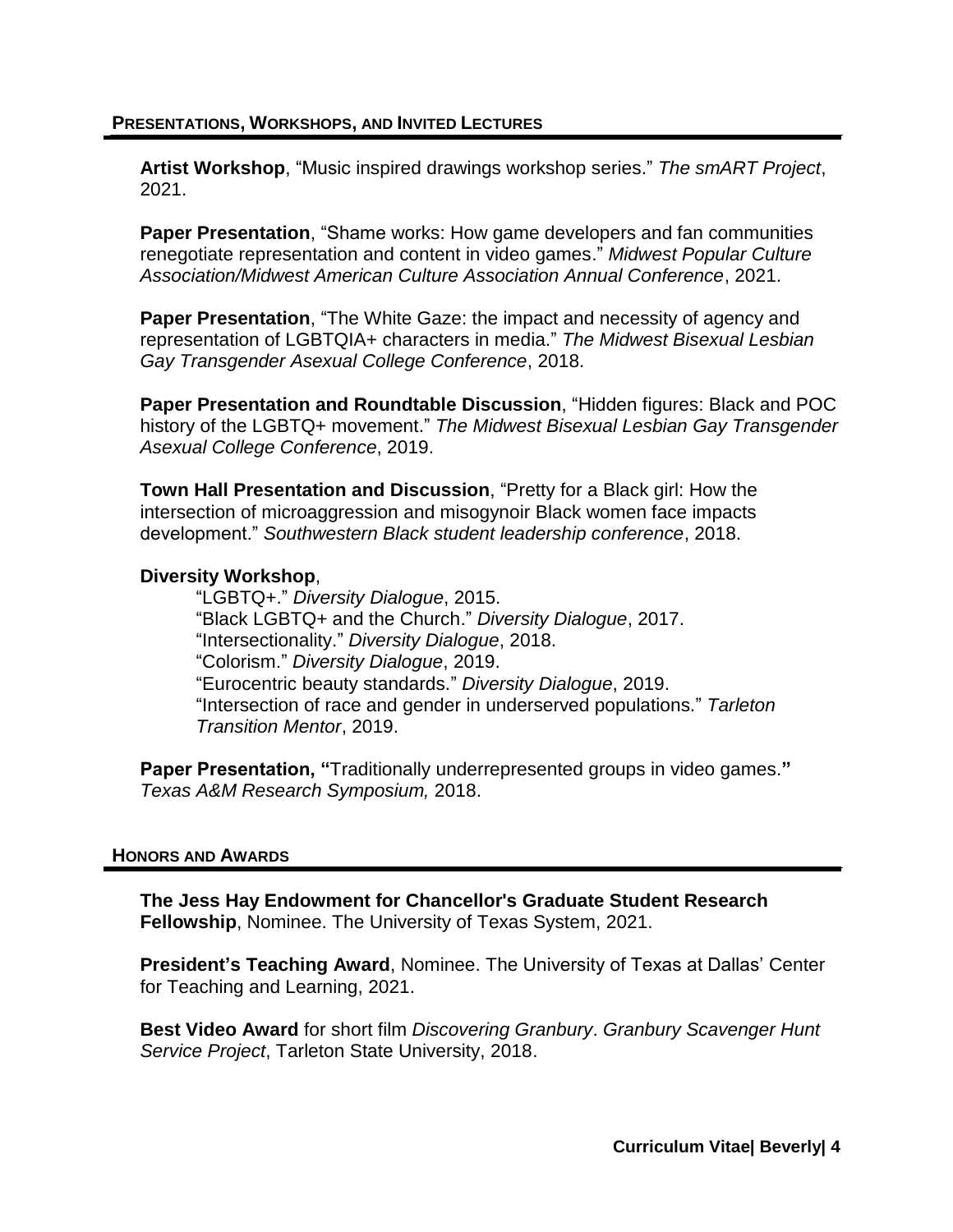**Festival Official Selection** for short film *Key*. *The Ocular Obstinance Moving Media Festival*, Brazos Drive-In Theater, 2018.

**Festival Official Selection** for short film *Air*. *The Ocular Obstinance Moving Media Festival*, Brazos Drive-In Theater, 2018.

#### **PROFESSIONAL TRAINING**

**ATEC Teaching Assistant and Teaching Associate Training Seminar**, The University of Texas at Dallas, 2019-2022.

**Green Dot**, Tarleton State University, 2019.

**Ally Training**, Tarleton State University, 2019.

## **PROFESSIONAL SERVICE**

| <b>Graduate Peer Mentorship Program, University of Texas at Dallas</b><br><b>Graduate Mentor</b>                  |                                                                                       | 2021 |  |  |
|-------------------------------------------------------------------------------------------------------------------|---------------------------------------------------------------------------------------|------|--|--|
| Technology, and Emerging Communications.                                                                          | • Peer mentor for incoming graduate student cohort at the School of Arts,             |      |  |  |
| Gay-Straight Alliance, Tarleton State University<br>President (2019), Vice-President (2018), and Secretary (2017) | 2017 to 2019                                                                          |      |  |  |
| budget by securing funding and donations.                                                                         | Organizer for Texas A&M Systems 2 <sup>nd</sup> chance prom that worked with a \$5000 |      |  |  |
| <b>Leaders4Diversity Conference,</b><br><b>Executive Planning Member</b>                                          | 2017 to 2019                                                                          |      |  |  |
| Organizer for a statewide diversity conference that worked with a \$21,000<br>budget.                             |                                                                                       |      |  |  |
| <b>PROFESSIONAL AFFILIATIONS</b>                                                                                  |                                                                                       |      |  |  |
| <b>Black Women's Studies Association</b><br><b>General Member</b>                                                 | 2021 to Present                                                                       |      |  |  |
| The smART Project, Dallas, Texas<br><b>Teaching Artist</b>                                                        | 2021 to Present                                                                       |      |  |  |
| <b>DSA North Texas, Collin County, Texas</b><br>General Member and Racial Justice Working Group Member            |                                                                                       | 2019 |  |  |